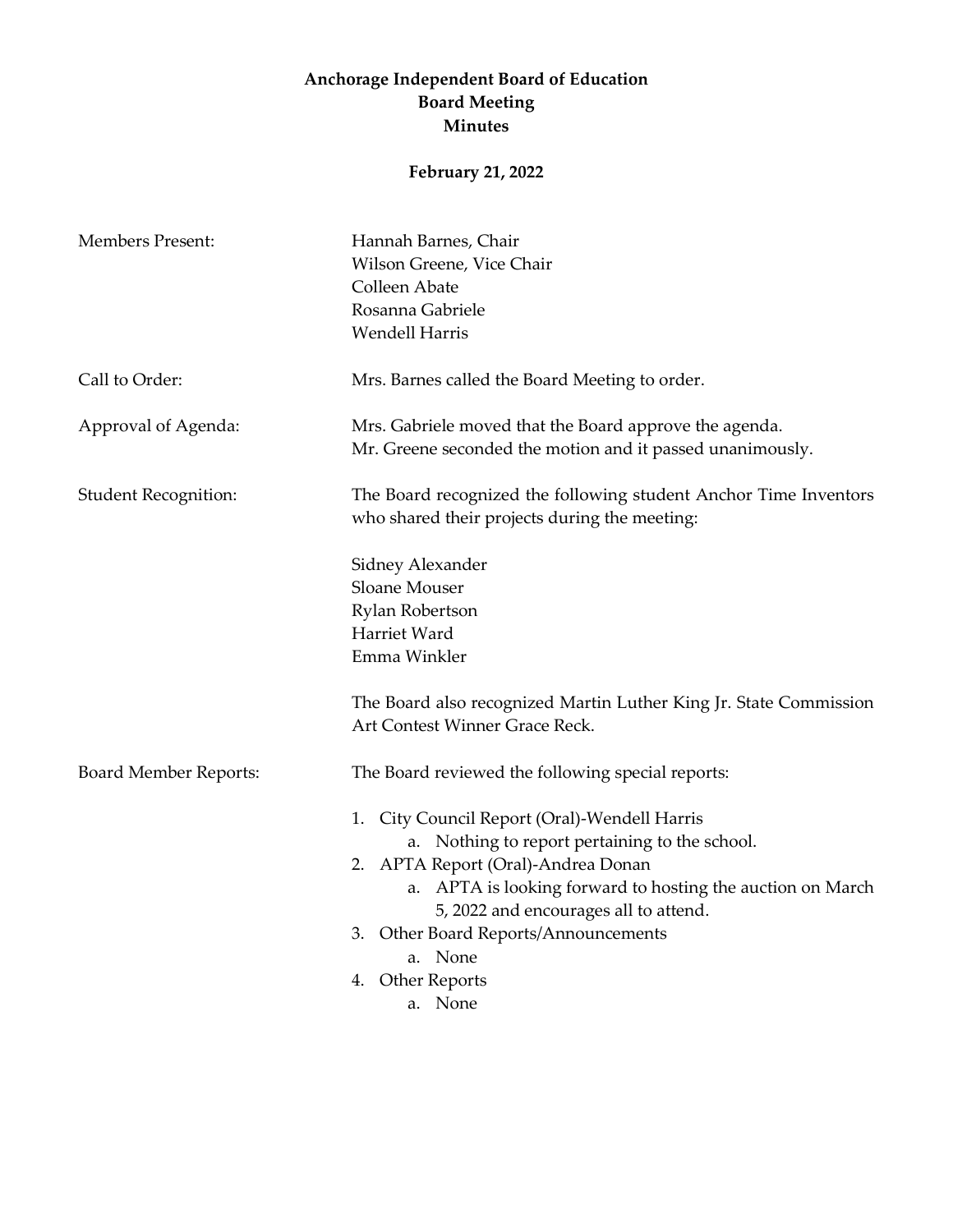| <b>Staff Member Reports:</b>                                    | The Board reviewed the following staff reports:<br>Personnel Report (Ms. Ransdell)<br>1.<br>Conference Participation Schedule (Ms. Ransdell)<br>2.<br>School Report/Council Report (Mr. Terry)<br>3.<br>Superintendent's Report (Ms. Ransdell)<br>4.<br>Strategic Plan Update (Ms. Ransdell)<br>5.<br>Treasurer's Report (Mr. Travis)<br>6.<br>Review of Superintendent's Itemized Travel Reimbursement<br>7.<br>Request (Mr. Travis) |
|-----------------------------------------------------------------|---------------------------------------------------------------------------------------------------------------------------------------------------------------------------------------------------------------------------------------------------------------------------------------------------------------------------------------------------------------------------------------------------------------------------------------|
|                                                                 | Dashboard/MAP Student Growth Summary Reports<br>8.                                                                                                                                                                                                                                                                                                                                                                                    |
| Consent Items for Approval:                                     | 1. Vouchers<br>Minutes of the following Board Meetings:<br>2.<br>a.January 18, 2022<br>b.February 1, 2022<br>c. February 3, 2022<br><b>Approval of Fundraiser Request</b><br>3.<br>4. Approval of KEDC/KPC/JCPS/OVEC and Kentucky State<br><b>Government Contracts</b><br>Mr. Greene moved that the Board approve the consent items as<br>amended.<br>Mrs. Abate seconded the motion and it passed unanimously.                       |
| Approval of Second Reading<br>Of Policy 09.36:                  | Mrs. Gabriele moved that the Board, upon second reading, approve<br>the outlined changes to policy 09.36, School Related Student Trips.<br>Mr. Greene seconded the motion and it passed unanimously.                                                                                                                                                                                                                                  |
| Approval of Proposal for<br><b>Asphalt Resurfacing Project:</b> | Mr. Greene moved that the Board approve soliciting bids for the<br>proposed Anchorage Public School Rear Parking Lot, Side Parking<br>Lot, and Connecting Lane Resurfacing project as outlined in the draft<br>bid solicitation packet.<br>Mr. Harris seconded the motion and it passed unanimously.                                                                                                                                  |
| Approval of Revised Job                                         |                                                                                                                                                                                                                                                                                                                                                                                                                                       |
| Descriptions:                                                   | moved that the Board<br>revised<br>Mrs.<br>Abate<br>approve<br>the<br>Intervention/Enrichment Teacher Leader job description.<br>Mr. Greene seconded the motion and it passed unanimously.                                                                                                                                                                                                                                            |